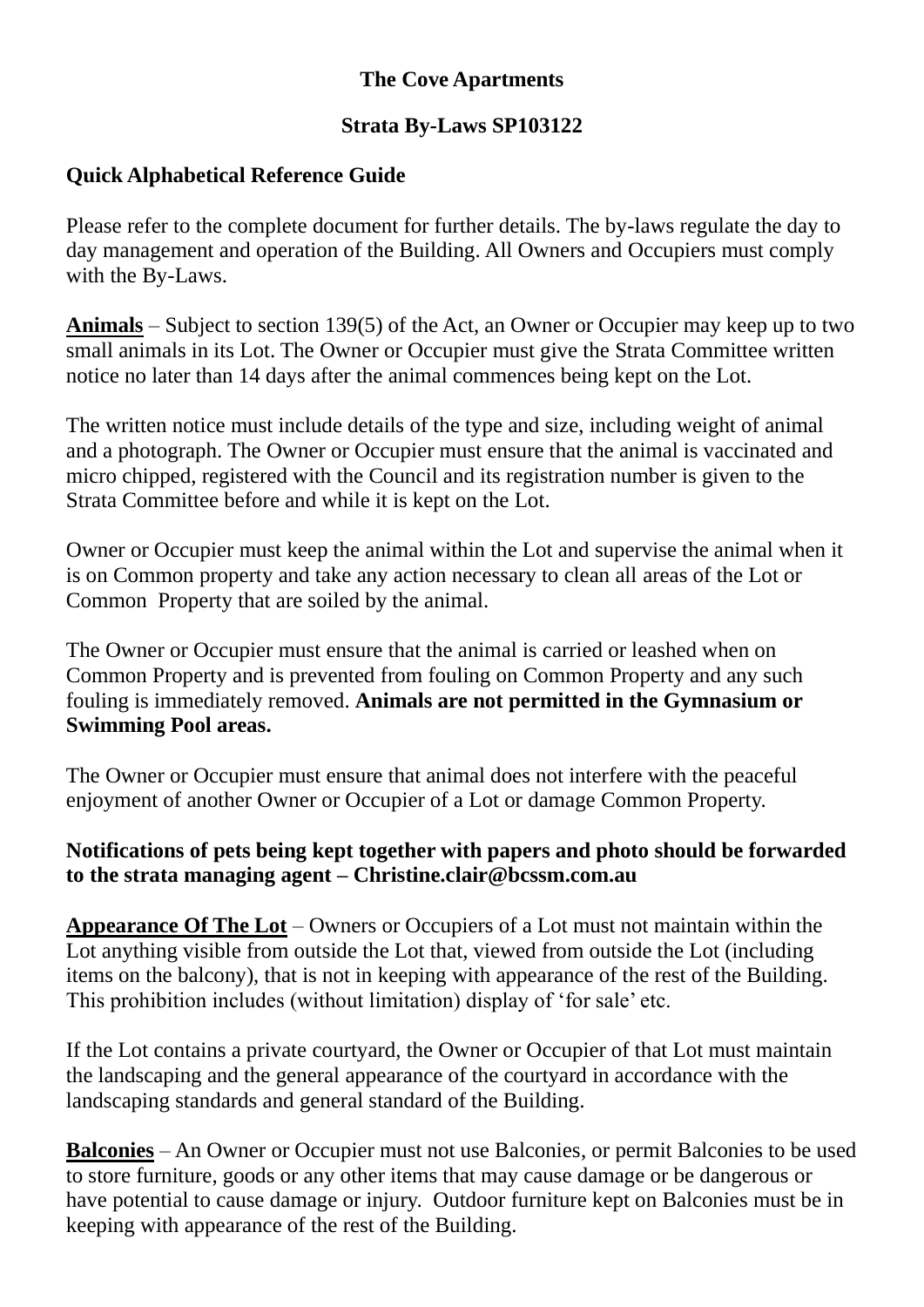The Owner or Occupier must at all times ensure that Balcony drainage is not blocked.

**Behaviour of Invitees** – Owner or Occupier of a Lot must take all reasonable steps to ensure that invitees do not behave in a manner likely to interfere with the peaceful enjoyment of the Owner or Occupier of another Lot. Must be adequately clothed and must not use language or behave in a manner likely to cause offence.

**Common Areas** – includes but not limited to: Gymnasium, Swimming Pool, Gardens, Balconies, Elevator, Parking Areas and Foyers.

An owner or Occupier must not mark, paint, drive nails or screws or the like into, or otherwise damage or deface any structure that forms part of Common Property, except with written approval of the Owners Corporation

An Owner or Occupier must not, except with written approval of the Owners Corporation, use for his or her own purposes as a garden, any portion of Common Property.

An Owner or Occupier must not deposit or throw on Common Property any rubbish, dirt, dust or other material or discard items other than in receptacles placed in Common Property for this purpose.

An Owner or Occupier when on Common Property, must be adequately clothed and not use language or behave in a manner likely to cause embarrassment or offence to any person lawfully using Common Property.

Children must be supervised at all times when on Common Property by an adult exercising effective control.

**Elevator** – the Owner or Occupier of a Lot should not allow the conveyance in the Elevator of any bulky object likely to damage or dirty the elevator.

When using the elevator to transport furniture or bulky items the Owner or Occupier of a Lot must utilise the elevator protection covers. Refer "Moving Furniture" for details.

**Fire Safety** – the Owner or Occupier of a Lot must not do anything or permit any invitees of Owner or Occupier to do anything on the Lot that is likely to affect the operation of fire safety devices on the Site or to reduce the level of fire safety in the Lots or Common Property.

Fire Doors, Fire Stairs must not be obstructed at any time.

All must comply with the Fire Safety Management Plan.

**False Fire Alarm** – an Owner or Occupier and invitees must not by wilful or negligent act or omission, do or permit anything to be done to cause any Fire Alarm to be activated where such activation of the Fire Alarm could have been prevented by such Owner or Occupier.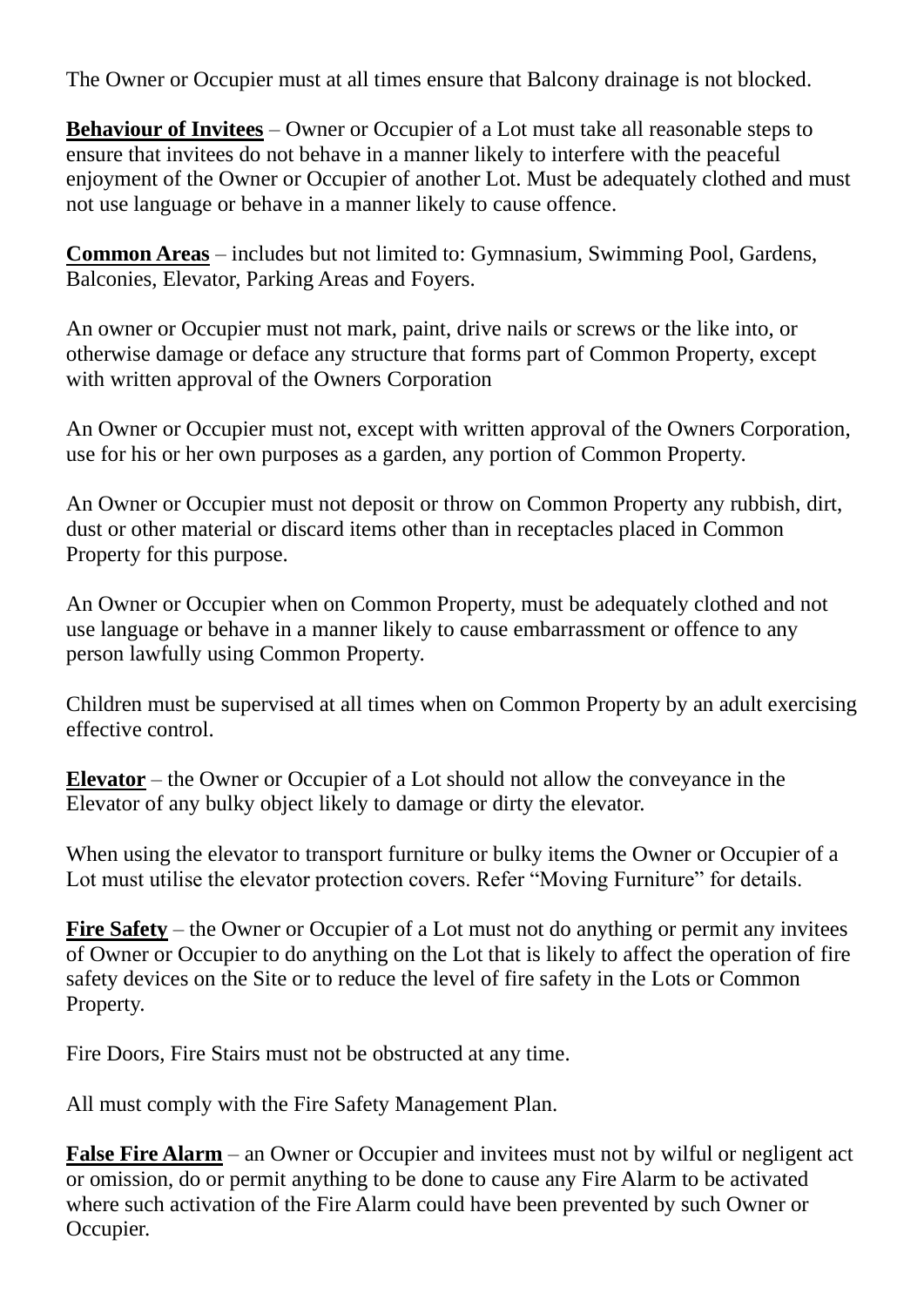The Strata Committee is entitled to recover from an Owner or Occupier the Fire Alarm costs paid by Strata Committee in relation to a breach of this By-Law.

**Garbage Chutes** – are located on each floor. All rubbish to be contained in rubbish bags before placing in chute. **No recyclables to be placed in chute (this includes Bottles, pizza boxes and similar items)**.

**Gymnasium** – may only be used between the hours of 0700 to 2100hrs.

Children under the age of 15 years of age may use the gymnasium only if accompanied and supervised by an adult at all times. Running, ball playing, noisy or hazardous activities are not permitted in the Gymnasium.

Glass objects, drinking glasses, food and sharp objects are not permitted. Animals are not permitted in the Gymnasium.

Sports type footwear must be worn and all users must be appropriately attired whilst using Gymnasium and must carry a towel.

**Moving Furniture and Goods** – must be arranged with Strata Committee at least seven (7) days before moving in or out of the Building or move large articles (e.g. furniture) through Common Property. The Owner or Occupier must comply with reasonable requirements of the Strata Committee including requirements to fit an apron cover to the Elevator.

# **Notifications of moving should be forwarded to the strata managing agent – Christine.clair@bcssm.com.au**

**Noise** – an Owner or Occupier or their invitees must not create any noise on that Lot or on Common Property likely to interfere with peaceful enjoyment of the Owner or Occupier of another Lot or of any person lawfully using Common Property.

**Parking Allocation** - Owners or Occupiers, usage as per allocated space only. Visitors allocated area accessed via Head Lane.

**Recycling** – all recyclable material must be placed in recycling bins located in the Basement. **No recyclables to be disposed of in garbage chutes (this includes Bottles, pizza boxes and similar items)**.

**Security** – Security is for safety of all Owners and Occupiers. All entrance doors are to be kept closed at all times.

**Smoking** – an Owner or Occupier and any invitee of Owner or Occupier, must not smoke tobacco or any other substance on the Common Property. This includes Swimming Pool, Gymnasium, Foyers, Elevator, Driveways and Garden areas of the Building.